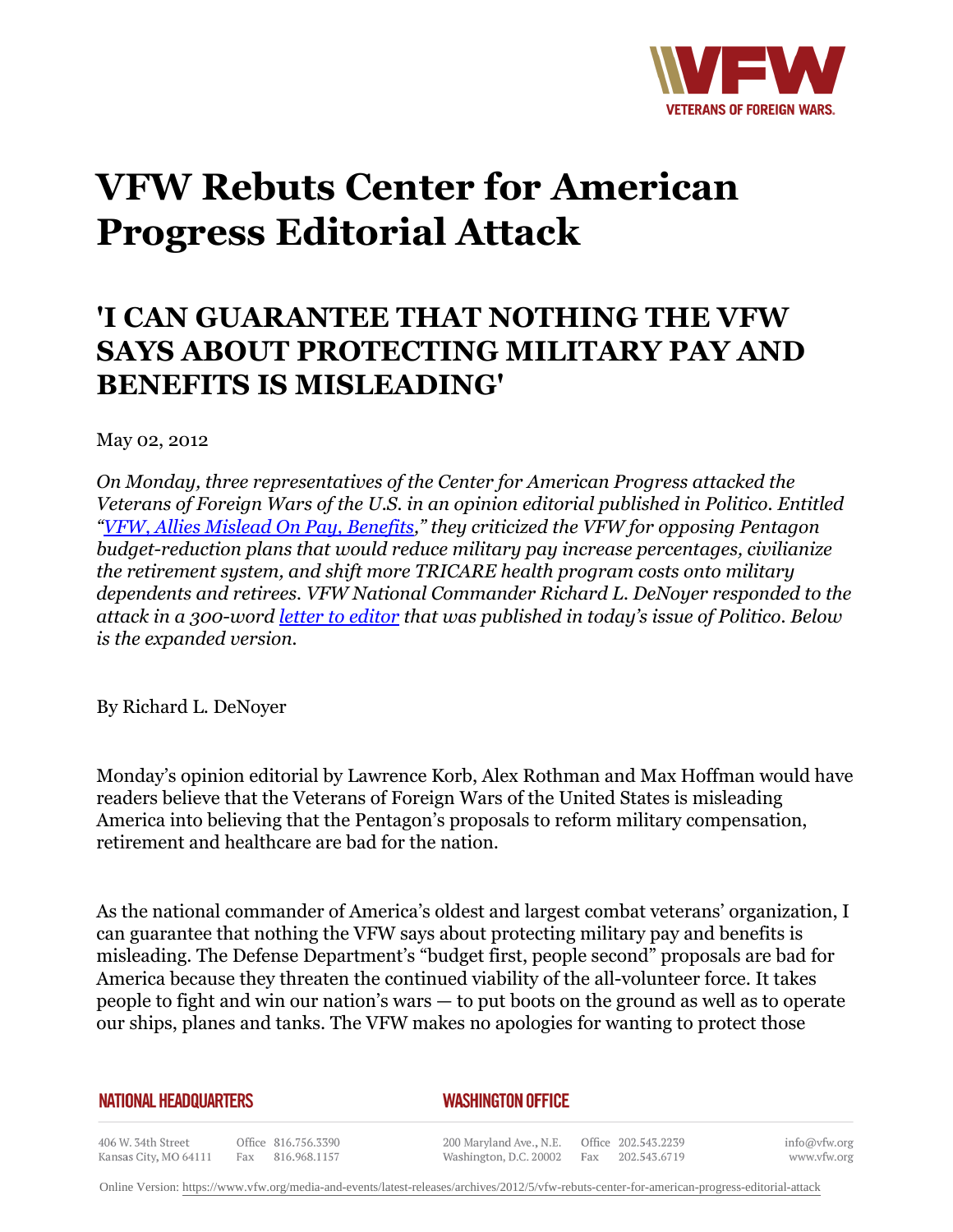military programs that attract and retain our best and brightest in uniform.

The authors would have you believe that proposed military pay raises between .5 and 1.7 percent over the next five years will help rebalance the budget, yet they make no mention of the effect a resurging economy will have on recruiting and retention, much less the still volatile and unpredictable world that awaits our military of 2015 and beyond. They and others seem to have forgotten the huge recruiting and retention bonuses the military services had to offer just seven short years ago.

It is the constitutional responsibility of Congress to raise, support, and make rules for the regulation of our armed forces. And while DOD input is crucial for informed decisions, Congress must not be rushed into any "up or down" decision, similar to Base Realignment and Closure Commission votes, that could put a professionally-led, all-volunteer force at risk.

Based on earlier trial balloons, DOD wants a new military retirement system that would resemble more participatory, 401(k)-type civilian programs, with the delayed receipt of retirement benefits until almost age 60. Since less than 10 percent of the force stays 20 years or more — not 17 percent as reported by the authors — a civilianized military retirement system will hurt retention because a 401(k)-style retirement plan can be earned virtually anywhere, and in professions far safer than serving in the military.

Congress needs to carefully review and determine the potential impacts of such proposals on the force, because the immediate receipt of retirement pay and inexpensive healthcare for life for the retiree and spouse are the only two incentives the Pentagon offers to entice someone to first donate 20 or more years of their youth to the nation.

Our entire nation faces a health cost crisis, but change advocates want all military dependents and retirees to shoulder more TRICARE health program costs. They cite national averages and what federal civilian employees pay in an attempt to justify plans to more than quadruple TRICARE premiums for some retirees. They call military healthcare and the retirement system "too generous," with some even referring to these earned benefits as something far more insulting — "entitlements."

The authors would also have you believe that the Pentagon's proposals are reasonable and fair, and should be supported by groups like the VFW, the Military Officers Association of